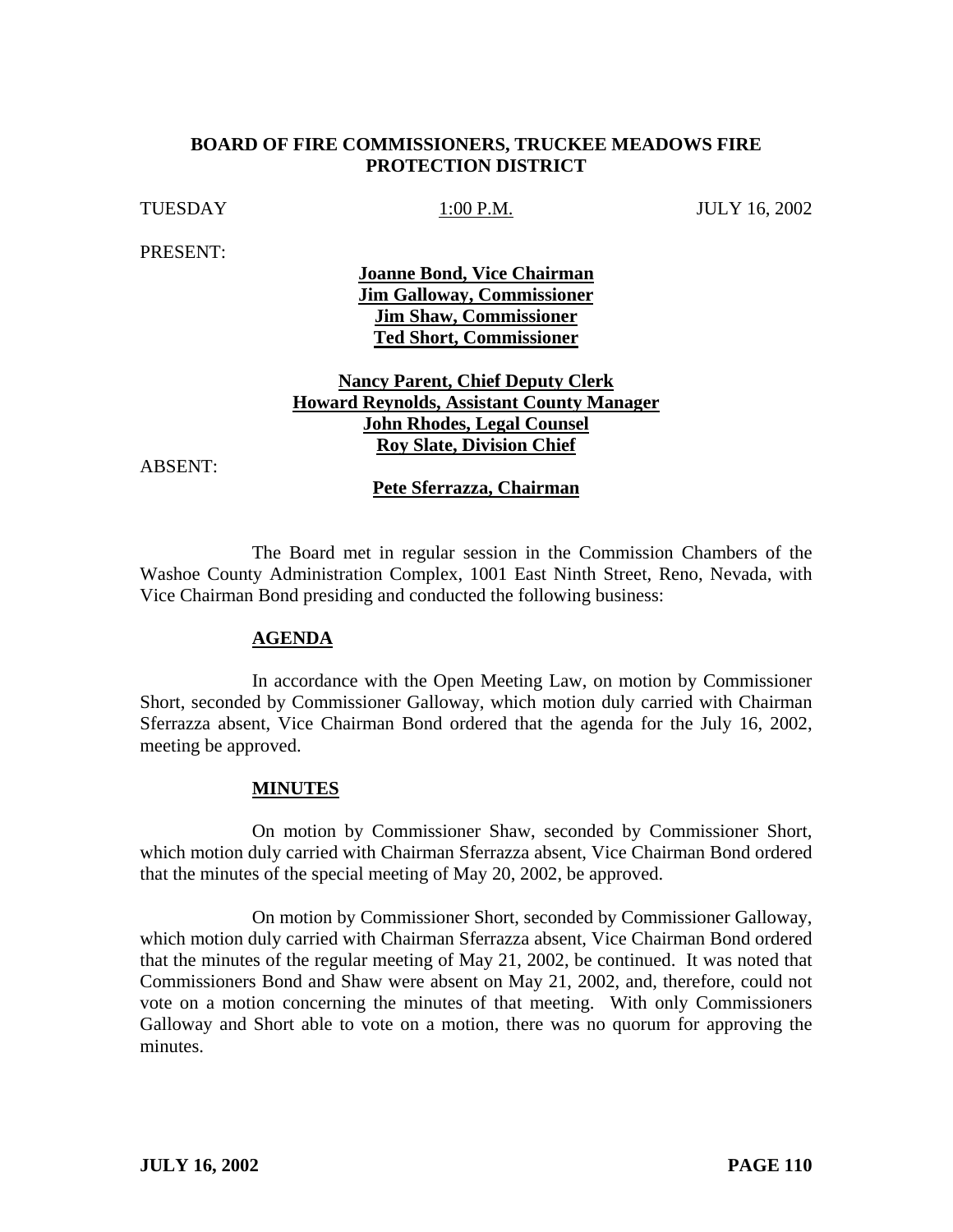### **02-43F REVIEW AND ACCEPTANCE OF REPORT OF OPERATIONS**

On motion by Commissioner Shaw, seconded by Commissioner Galloway, which motion duly carried with Chairman Sferrazza absent, Vice Chairman Bond ordered that the Report of Operations for the month of June, 2002 be accepted.

# **02-44F REVIEW AND ACCEPTANCE OF REPORT ON VOLUNTEER/ AUXILIARY OPERATIONS**

Commissioner Galloway stated he was pleased to note that volunteers are starting to come in because of the brochure. Division Chief Roy Slate stated they have had approximately 30 inquiries, but he does not know how many actual applications have been submitted. He stated the response has been from all around the area, except Wadsworth, where volunteers are most needed.

On motion by Commissioner Galloway, seconded by Commissioner Shaw, which motion duly carried with Chairman Sferrazza absent, Vice Chairman Bond ordered that the Report of Volunteer/Auxiliary Operations for the month of June, 2002 be accepted.

## **02-45F RESOLUTION - BOND ISSUANCE - FINANCING A FIRE PROTECTION PROJECT**

Commissioner Galloway advised that he could not support this action and stated he would be willing to continue the item to a time when all the Board members are present.

Vice Chairman Bond asked staff to explain what this proposal includes, specifically whether it would accelerate the building of the Cold Springs station.

Mary Walker, Walker and Associates, stated this proposal would allow them to use bond monies for the preliminary architectural and engineering work. She explained staff will be looking at hiring the same architect who did the Sun Valley station because they want a similar, but smaller, station, which would save money in architectural fees. The individual hired would also establish timelines and a complete budget including site work, street work, utilities and other preliminary work.

Commissioner Short stated he is concerned that there is a coverage hole in southern Washoe County and he wants that issue examined in detail before a station is built where it is not needed as badly as one might be in another area.

A discussion then ensued concerning how coverage is provided in the South Virginia/Longley Lane/Windy Hill area, as well as ArrowCreek.

Vice Chairman Bond stated Cold Springs is the fastest growing community in the North Valleys and she does not want that area to end up with